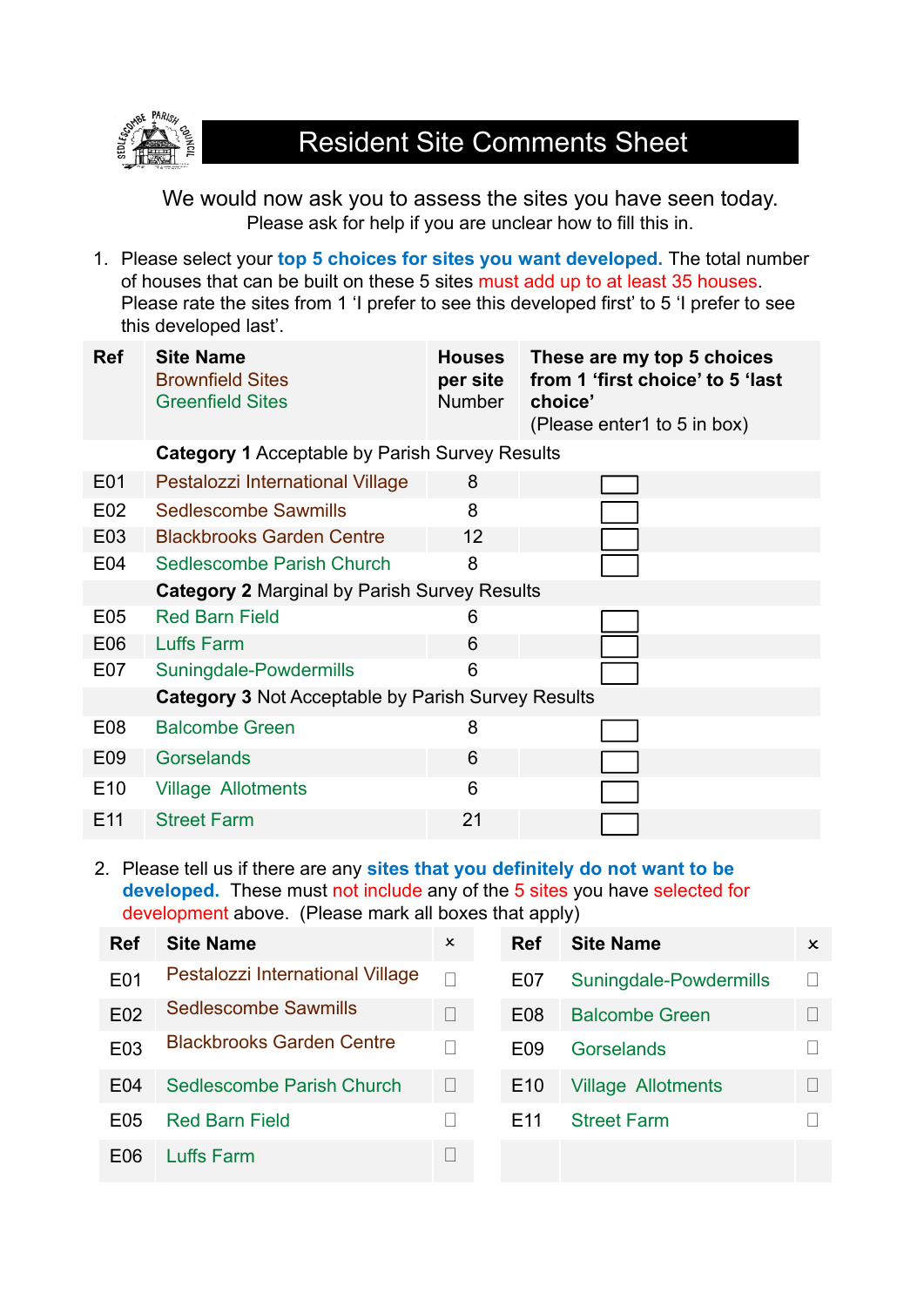

3. Please comment on the sites. Please write clearly.

| <b>Ref</b>      | <b>Site Comments</b>                                                        |
|-----------------|-----------------------------------------------------------------------------|
| E01             | Pestalozzi International Village Brownfield site away from village boundary |
| E02             | Sedlescombe Sawmills Brownfield site away from village boundary             |
| E03             | Blackbrooks Garden Centre Brownfield site away from village boundary        |
| E04             | Sedlescombe Parish Church Greenfield site away from village boundary        |
| E05             | Red Barn Field Greenfield site attached to village boundary                 |
| E06             | Luffs Farm Greenfield site away from village boundary                       |
| E07             | Suningdale-Powdermills Greenfield site within/attached to village boundary  |
| E08             | Balcombe Green Greenfield site within village boundary                      |
| E09             | Gorselands Greenfield site attached to village boundary                     |
| E <sub>10</sub> | Village Allotments Greenfield site within village boundary                  |
| E11             | Street Farm Greenfield site attached to village boundary                    |